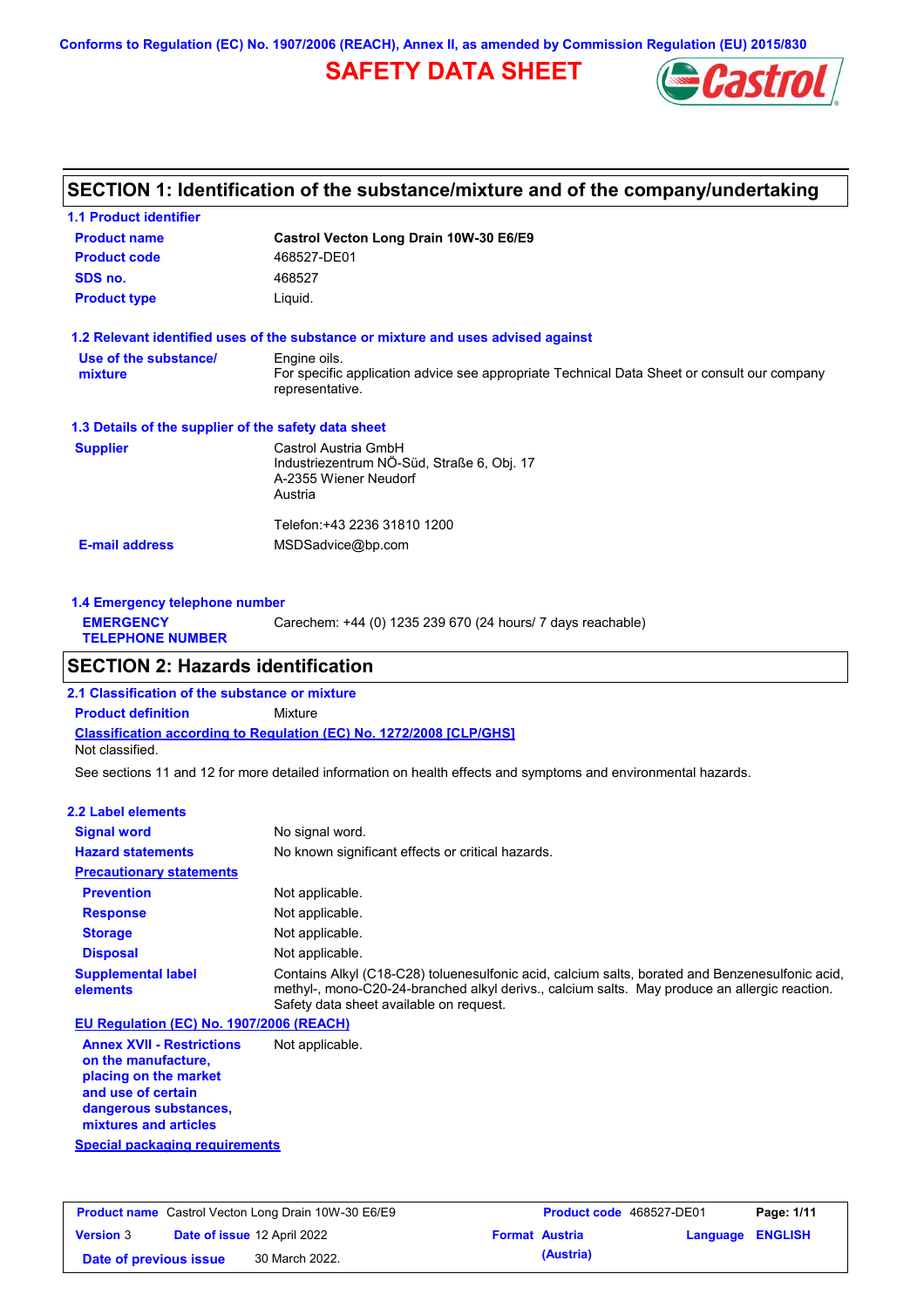### **SECTION 2: Hazards identification**

| <b>Containers to be fitted</b><br>with child-resistant<br>fastenings                                                     | Not applicable.                                                                                                                                                                                                          |
|--------------------------------------------------------------------------------------------------------------------------|--------------------------------------------------------------------------------------------------------------------------------------------------------------------------------------------------------------------------|
| <b>Tactile warning of danger</b>                                                                                         | Not applicable.                                                                                                                                                                                                          |
| 2.3 Other hazards                                                                                                        |                                                                                                                                                                                                                          |
| <b>Results of PBT and vPvB</b><br>assessment                                                                             | Product does not meet the criteria for PBT or vPvB according to Regulation (EC) No. 1907/2006,<br>Annex XIII.                                                                                                            |
| <b>Product meets the criteria</b><br>for PBT or vPvB according<br>to Regulation (EC) No.<br><b>1907/2006, Annex XIII</b> | This mixture does not contain any substances that are assessed to be a PBT or a vPvB.                                                                                                                                    |
| Other hazards which do<br>not result in classification                                                                   | Defatting to the skin.<br>USED ENGINE OILS<br>Used engine oil may contain hazardous components which have the potential to cause skin<br>cancer.<br>See Toxicological Information, section 11 of this Safety Data Sheet. |

## **SECTION 3: Composition/information on ingredients**

**Mixture** 

### **3.2 Mixtures**

**Product definition**

Highly refined base oil (IP 346 DMSO extract < 3%). Proprietary performance additives. **Product/ingredient % Regulation (EC) No.**

| <b>Product/ingredient</b><br>name                                                               | <b>Identifiers</b>                                                                      | $\%$ | <b>Regulation (EC) No.</b><br>1272/2008 [CLP] | <b>Type</b> |
|-------------------------------------------------------------------------------------------------|-----------------------------------------------------------------------------------------|------|-----------------------------------------------|-------------|
| reaction mass of isomers of:<br>C7-9-alkyl 3-(3,5-di-tert-butyl-<br>4-hydroxyphenyl) propionate | REACH #: 01-0000015551-76<br>EC: $406-040-9$<br>CAS: 125643-61-0<br>Index: 607-530-00-7 | -≤3  | Aquatic Chronic 4, H413                       | $[1]$       |
| Alkyl (C18-C28) toluenesulfonic acid,<br>calcium salts, borated                                 | $EC:$ -<br>$CAS: -$                                                                     | ≤0.3 | Skin Sens, 1B, H317<br>Repr. 2, H361d         | $[1]$       |
| Benzenesulfonic acid, methyl-, mono-<br>C20-24-branched alkyl derivs.,                          | CAS: 722503-68-6                                                                        | ≤0.3 | Skin Sens, 1B, H317                           | $[1]$       |

calcium salts

**See Section 16 for the full text of the H statements declared above.**

Type

[1] Substance classified with a health or environmental hazard

[2] Substance with a workplace exposure limit

[3] Substance meets the criteria for PBT according to Regulation (EC) No. 1907/2006, Annex XIII

[4] Substance meets the criteria for vPvB according to Regulation (EC) No. 1907/2006, Annex XIII

[5] Substance of equivalent concern

[6] Additional disclosure due to company policy

Occupational exposure limits, if available, are listed in Section 8.

## **SECTION 4: First aid measures**

#### Do not induce vomiting unless directed to do so by medical personnel. Get medical attention if symptoms occur. In case of contact, immediately flush eyes with plenty of water for at least 15 minutes. Eyelids should be held away from the eyeball to ensure thorough rinsing. Check for and remove any contact lenses. Get medical attention. **4.1 Description of first aid measures** If inhaled, remove to fresh air. In case of inhalation of decomposition products in a fire, symptoms may be delayed. The exposed person may need to be kept under medical surveillance for 48 hours. Get medical attention if symptoms occur. **Ingestion Inhalation Eye contact Protection of first-aiders** No action shall be taken involving any personal risk or without suitable training. **Skin contact** Wash skin thoroughly with soap and water or use recognised skin cleanser. Remove contaminated clothing and shoes. Wash clothing before reuse. Clean shoes thoroughly before reuse. Get medical attention if irritation develops.

### **4.2 Most important symptoms and effects, both acute and delayed**

See Section 11 for more detailed information on health effects and symptoms.

**Potential acute health effects**

|                        | <b>Product name</b> Castrol Vecton Long Drain 10W-30 E6/E9 | <b>Product code</b> 468527-DE01 |                  | Page: 2/11 |
|------------------------|------------------------------------------------------------|---------------------------------|------------------|------------|
| <b>Version 3</b>       | Date of issue 12 April 2022                                | <b>Format Austria</b>           | Language ENGLISH |            |
| Date of previous issue | 30 March 2022.                                             | (Austria)                       |                  |            |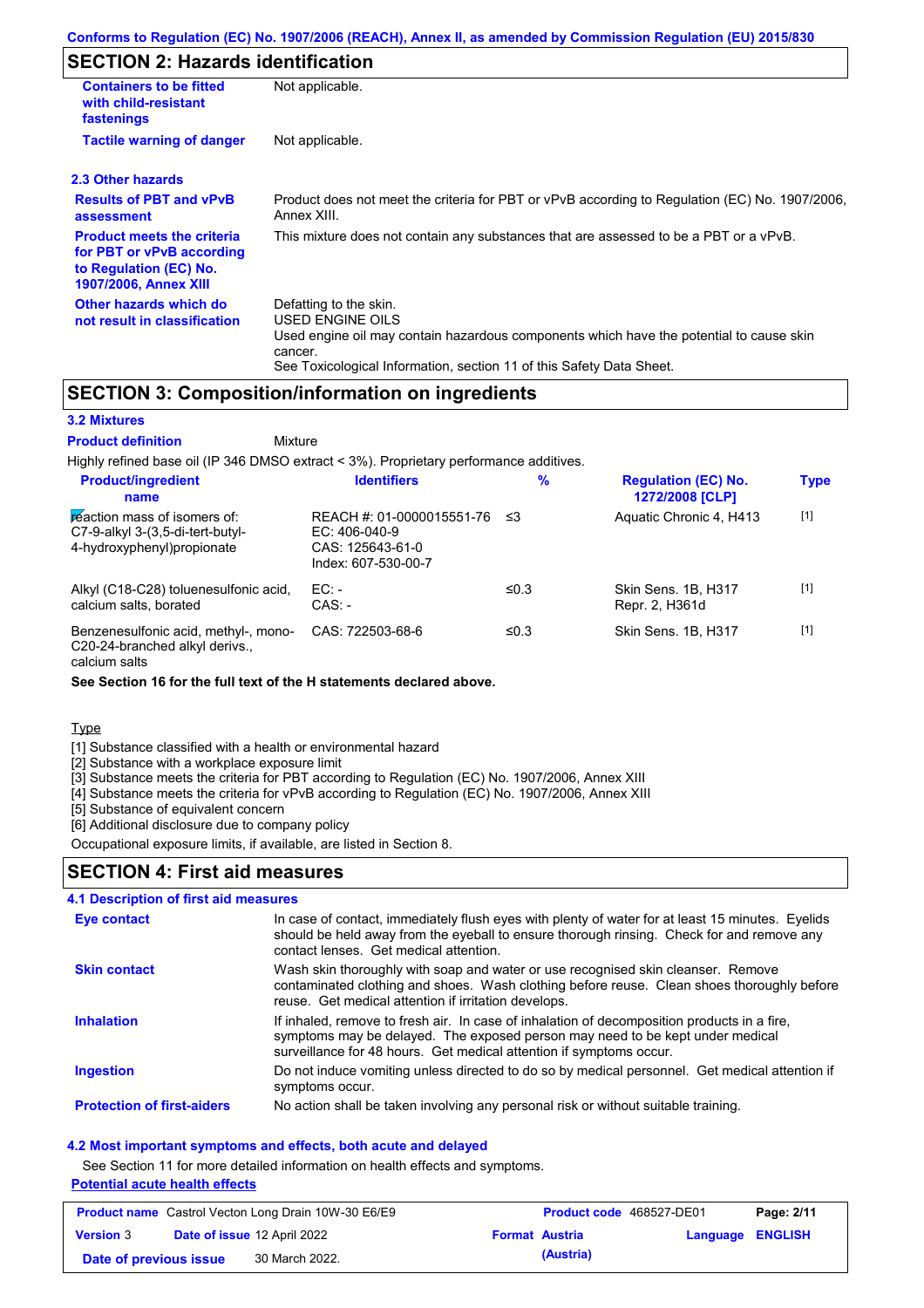# **SECTION 4: First aid measures**

| <b>Inhalation</b>   | Exposure to decomposition products may cause a health hazard. Serious effects may be<br>delayed following exposure. |
|---------------------|---------------------------------------------------------------------------------------------------------------------|
| <b>Ingestion</b>    | No known significant effects or critical hazards.                                                                   |
| <b>Skin contact</b> | Defatting to the skin. May cause skin dryness and irritation.                                                       |
| Eye contact         | No known significant effects or critical hazards.                                                                   |
|                     | Delayed and immediate effects as well as chronic effects from short and long-term exposure                          |
| <b>Inhalation</b>   | Overexposure to the inhalation of airborne droplets or aerosols may cause irritation of the<br>respiratory tract.   |
| <b>Ingestion</b>    | Ingestion of large quantities may cause nausea and diarrhoea.                                                       |
| <b>Skin contact</b> | Prolonged or repeated contact can defat the skin and lead to irritation and/or dermatitis.                          |
| Eye contact         | Potential risk of transient stinging or redness if accidental eye contact occurs.                                   |
|                     |                                                                                                                     |

### **4.3 Indication of any immediate medical attention and special treatment needed**

| <b>Notes to physician</b> | Treatment should in general be symptomatic and directed to relieving any effects.   |
|---------------------------|-------------------------------------------------------------------------------------|
|                           | In case of inhalation of decomposition products in a fire, symptoms may be delayed. |
|                           | The exposed person may need to be kept under medical surveillance for 48 hours.     |

# **SECTION 5: Firefighting measures**

| 5.1 Extinguishing media                                                                                                                                                                                                                                                                                                                                                                                                       |                                                                                                                                                       |
|-------------------------------------------------------------------------------------------------------------------------------------------------------------------------------------------------------------------------------------------------------------------------------------------------------------------------------------------------------------------------------------------------------------------------------|-------------------------------------------------------------------------------------------------------------------------------------------------------|
| <b>Suitable extinguishing</b><br>media                                                                                                                                                                                                                                                                                                                                                                                        | In case of fire, use foam, dry chemical or carbon dioxide extinguisher or spray.                                                                      |
| <b>Unsuitable extinguishing</b><br>media                                                                                                                                                                                                                                                                                                                                                                                      | Do not use water jet. The use of a water jet may cause the fire to spread by splashing the<br>burning product.                                        |
| 5.2 Special hazards arising from the substance or mixture                                                                                                                                                                                                                                                                                                                                                                     |                                                                                                                                                       |
| <b>Hazards from the</b><br>substance or mixture                                                                                                                                                                                                                                                                                                                                                                               | In a fire or if heated, a pressure increase will occur and the container may burst.                                                                   |
| <b>Hazardous combustion</b><br>products                                                                                                                                                                                                                                                                                                                                                                                       | Combustion products may include the following:<br>carbon oxides $(CO, CO2)$ (carbon monoxide, carbon dioxide)<br>nitrogen oxides ( $NO$ , $NO2$ etc.) |
| 5.3 Advice for firefighters                                                                                                                                                                                                                                                                                                                                                                                                   |                                                                                                                                                       |
| No action shall be taken involving any personal risk or without suitable training. Promptly<br><b>Special precautions for</b><br>isolate the scene by removing all persons from the vicinity of the incident if there is a fire.<br>fire-fighters                                                                                                                                                                             |                                                                                                                                                       |
| Fire-fighters should wear appropriate protective equipment and self-contained breathing<br><b>Special protective</b><br>apparatus (SCBA) with a full face-piece operated in positive pressure mode. Clothing for fire-<br>equipment for fire-fighters<br>fighters (including helmets, protective boots and gloves) conforming to European standard EN<br>469 will provide a basic level of protection for chemical incidents. |                                                                                                                                                       |

# **SECTION 6: Accidental release measures**

| 6.1 Personal precautions, protective equipment and emergency procedures |                                            |                                                                                                                                                                                                                                                                                                                                                                                                |          |                |
|-------------------------------------------------------------------------|--------------------------------------------|------------------------------------------------------------------------------------------------------------------------------------------------------------------------------------------------------------------------------------------------------------------------------------------------------------------------------------------------------------------------------------------------|----------|----------------|
| For non-emergency<br>personnel                                          | appropriate personal protective equipment. | No action shall be taken involving any personal risk or without suitable training. Evacuate<br>surrounding areas. Keep unnecessary and unprotected personnel from entering. Do not touch<br>or walk through spilt material. Floors may be slippery; use care to avoid falling. Put on                                                                                                          |          |                |
| For emergency responders                                                | emergency personnel".                      | If specialised clothing is required to deal with the spillage, take note of any information in<br>Section 8 on suitable and unsuitable materials. See also the information in "For non-                                                                                                                                                                                                        |          |                |
| <b>6.2 Environmental</b><br>precautions                                 | waterways, soil or air).                   | Avoid dispersal of spilt material and runoff and contact with soil, waterways, drains and sewers.<br>Inform the relevant authorities if the product has caused environmental pollution (sewers,                                                                                                                                                                                                |          |                |
| 6.3 Methods and material for containment and cleaning up                |                                            |                                                                                                                                                                                                                                                                                                                                                                                                |          |                |
| <b>Small spill</b>                                                      | contractor.                                | Stop leak if without risk. Move containers from spill area. Absorb with an inert material and<br>place in an appropriate waste disposal container. Dispose of via a licensed waste disposal                                                                                                                                                                                                    |          |                |
| Large spill                                                             |                                            | Stop leak if without risk. Move containers from spill area. Prevent entry into sewers, water<br>courses, basements or confined areas. Contain and collect spillage with non-combustible,<br>absorbent material e.g. sand, earth, vermiculite or diatomaceous earth and place in container<br>for disposal according to local regulations. Dispose of via a licensed waste disposal contractor. |          |                |
| <b>Product name</b> Castrol Vecton Long Drain 10W-30 E6/E9              |                                            | Product code 468527-DE01                                                                                                                                                                                                                                                                                                                                                                       |          | Page: 3/11     |
| <b>Version 3</b><br>Date of issue 12 April 2022                         |                                            | <b>Format Austria</b>                                                                                                                                                                                                                                                                                                                                                                          | Language | <b>ENGLISH</b> |

**Date of previous issue (Austria)** 30 March 2022.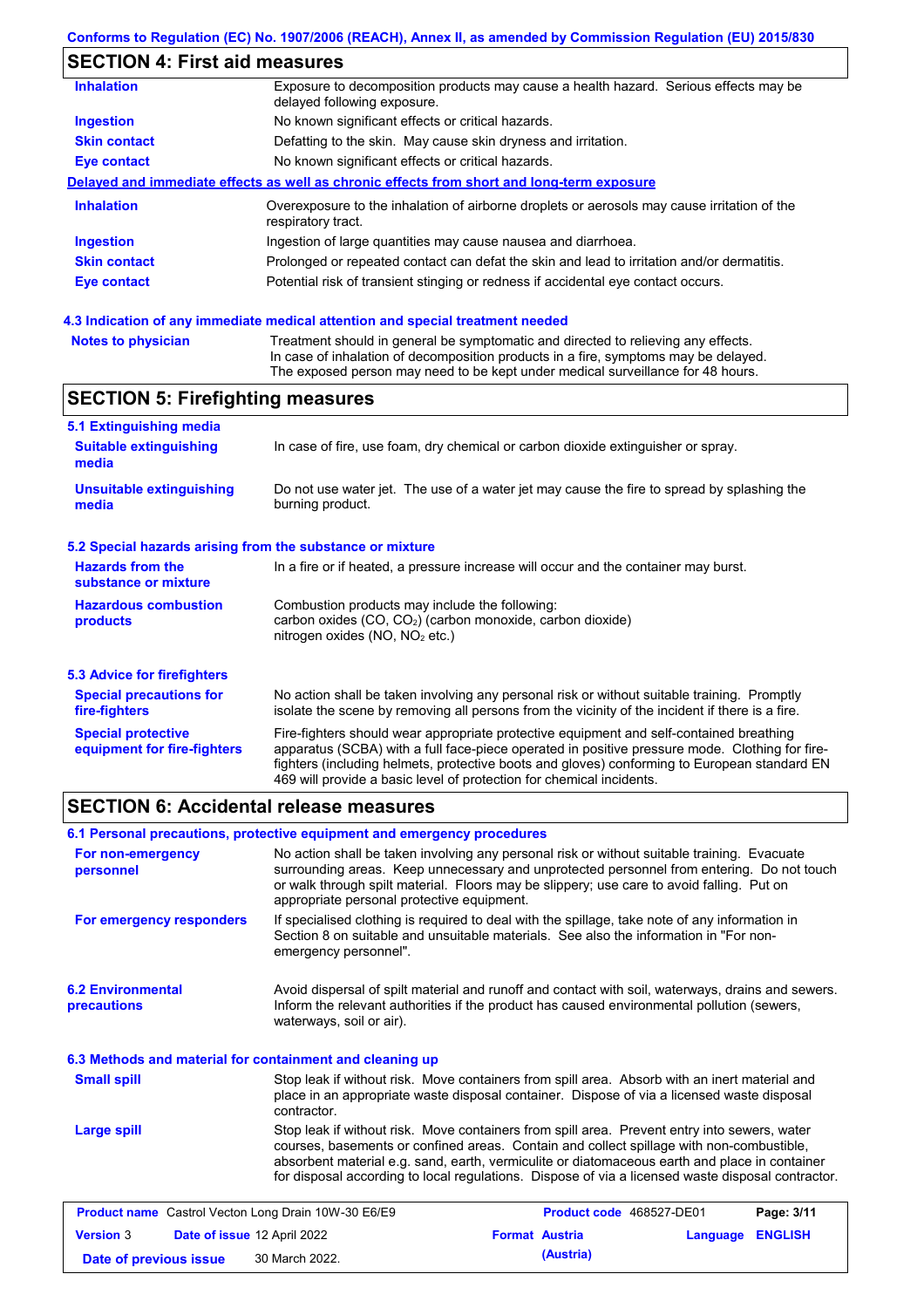### **SECTION 6: Accidental release measures**

| 6.4 Reference to other<br><b>sections</b> | See Section 1 for emergency contact information.<br>See Section 5 for firefighting measures.<br>See Section 8 for information on appropriate personal protective equipment.<br>See Section 12 for environmental precautions. |
|-------------------------------------------|------------------------------------------------------------------------------------------------------------------------------------------------------------------------------------------------------------------------------|
|                                           | See Section 13 for additional waste treatment information.                                                                                                                                                                   |

### **SECTION 7: Handling and storage**

#### **7.1 Precautions for safe handling**

| <b>Protective measures</b>                                                           | Put on appropriate personal protective equipment.                                                                                                                                                                                                                                                                                                                                                                                                                                        |
|--------------------------------------------------------------------------------------|------------------------------------------------------------------------------------------------------------------------------------------------------------------------------------------------------------------------------------------------------------------------------------------------------------------------------------------------------------------------------------------------------------------------------------------------------------------------------------------|
| <b>Advice on general</b><br>occupational hygiene                                     | Eating, drinking and smoking should be prohibited in areas where this material is handled,<br>stored and processed. Wash thoroughly after handling. Remove contaminated clothing and<br>protective equipment before entering eating areas. See also Section 8 for additional<br>information on hygiene measures.                                                                                                                                                                         |
| <b>7.2 Conditions for safe</b><br>storage, including any<br><b>incompatibilities</b> | Store in accordance with local regulations. Store in a dry, cool and well-ventilated area, away<br>from incompatible materials (see Section 10). Keep away from heat and direct sunlight. Keep<br>container tightly closed and sealed until ready for use. Containers that have been opened must<br>be carefully resealed and kept upright to prevent leakage. Store and use only in equipment/<br>containers designed for use with this product. Do not store in unlabelled containers. |
| <b>Not suitable</b>                                                                  | Prolonged exposure to elevated temperature                                                                                                                                                                                                                                                                                                                                                                                                                                               |
| 7.3 Specific end use(s)                                                              |                                                                                                                                                                                                                                                                                                                                                                                                                                                                                          |

**Recommendations**

See section 1.2 and Exposure scenarios in annex, if applicable.

### **SECTION 8: Exposure controls/personal protection**

### **8.1 Control parameters**

**Occupational exposure limits** No exposure limit value known.

Whilst specific OELs for certain components may be shown in this section, other components may be present in any mist, vapour or dust produced. Therefore, the specific OELs may not be applicable to the product as a whole and are provided for guidance only.

**Recommended monitoring procedures**

If this product contains ingredients with exposure limits, personal, workplace atmosphere or biological monitoring may be required to determine the effectiveness of the ventilation or other control measures and/or the necessity to use respiratory protective equipment. Reference should be made to monitoring standards, such as the following: European Standard EN 689 (Workplace atmospheres - Guidance for the assessment of exposure by inhalation to chemical agents for comparison with limit values and measurement strategy) European Standard EN 14042 (Workplace atmospheres - Guide for the application and use of procedures for the assessment of exposure to chemical and biological agents) European Standard EN 482 (Workplace atmospheres - General requirements for the performance of procedures for the measurement of chemical agents) Reference to national guidance documents for methods for the determination of hazardous substances will also be required.

#### **Derived No Effect Level**

No DNELs/DMELs available.

### **Predicted No Effect Concentration**

No PNECs available

#### **8.2 Exposure controls**

| <b>Appropriate engineering</b><br>controls                 | Provide exhaust ventilation or other engineering controls to keep the relevant airborne<br>concentrations below their respective occupational exposure limits.<br>All activities involving chemicals should be assessed for their risks to health, to ensure<br>exposures are adequately controlled. Personal protective equipment should only be considered<br>after other forms of control measures (e.g. engineering controls) have been suitably evaluated.<br>Personal protective equipment should conform to appropriate standards, be suitable for use, be<br>kept in good condition and properly maintained.<br>Your supplier of personal protective equipment should be consulted for advice on selection and<br>appropriate standards. For further information contact your national organisation for standards.<br>The final choice of protective equipment will depend upon a risk assessment. It is important to<br>ensure that all items of personal protective equipment are compatible. |  |                          |          |                |
|------------------------------------------------------------|---------------------------------------------------------------------------------------------------------------------------------------------------------------------------------------------------------------------------------------------------------------------------------------------------------------------------------------------------------------------------------------------------------------------------------------------------------------------------------------------------------------------------------------------------------------------------------------------------------------------------------------------------------------------------------------------------------------------------------------------------------------------------------------------------------------------------------------------------------------------------------------------------------------------------------------------------------------------------------------------------------|--|--------------------------|----------|----------------|
| Individual protection measures                             |                                                                                                                                                                                                                                                                                                                                                                                                                                                                                                                                                                                                                                                                                                                                                                                                                                                                                                                                                                                                         |  |                          |          |                |
| <b>Hygiene measures</b>                                    | Wash hands, forearms and face thoroughly after handling chemical products, before eating,<br>smoking and using the lavatory and at the end of the working period. Ensure that eyewash<br>stations and safety showers are close to the workstation location.                                                                                                                                                                                                                                                                                                                                                                                                                                                                                                                                                                                                                                                                                                                                             |  |                          |          |                |
| <b>Respiratory protection</b>                              |                                                                                                                                                                                                                                                                                                                                                                                                                                                                                                                                                                                                                                                                                                                                                                                                                                                                                                                                                                                                         |  |                          |          |                |
| <b>Product name</b> Castrol Vecton Long Drain 10W-30 E6/E9 |                                                                                                                                                                                                                                                                                                                                                                                                                                                                                                                                                                                                                                                                                                                                                                                                                                                                                                                                                                                                         |  | Product code 468527-DE01 |          | Page: 4/11     |
| <b>Version 3</b><br>Date of issue 12 April 2022            |                                                                                                                                                                                                                                                                                                                                                                                                                                                                                                                                                                                                                                                                                                                                                                                                                                                                                                                                                                                                         |  | <b>Format Austria</b>    | Language | <b>ENGLISH</b> |
| Date of previous issue                                     | 30 March 2022.                                                                                                                                                                                                                                                                                                                                                                                                                                                                                                                                                                                                                                                                                                                                                                                                                                                                                                                                                                                          |  | (Austria)                |          |                |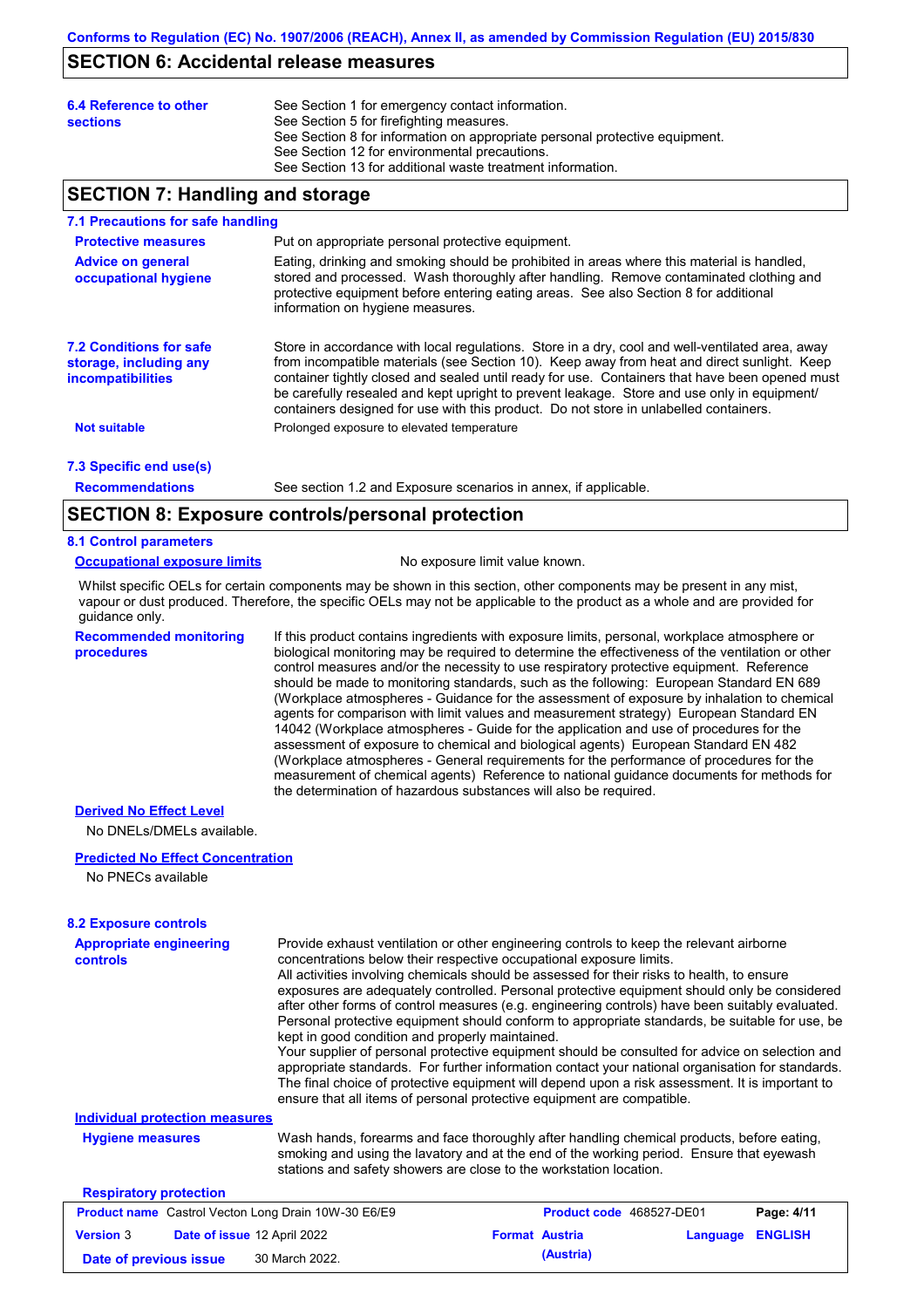# **SECTION 8: Exposure controls/personal protection**

|                            | In case of insufficient ventilation, wear suitable respiratory equipment.<br>The correct choice of respiratory protection depends upon the chemicals being handled, the<br>conditions of work and use, and the condition of the respiratory equipment. Safety procedures<br>should be developed for each intended application. Respiratory protection equipment should<br>therefore be chosen in consultation with the supplier/manufacturer and with a full assessment<br>of the working conditions.                                                                                                                                             |
|----------------------------|---------------------------------------------------------------------------------------------------------------------------------------------------------------------------------------------------------------------------------------------------------------------------------------------------------------------------------------------------------------------------------------------------------------------------------------------------------------------------------------------------------------------------------------------------------------------------------------------------------------------------------------------------|
| <b>Eye/face protection</b> | Safety glasses with side shields.                                                                                                                                                                                                                                                                                                                                                                                                                                                                                                                                                                                                                 |
| <b>Skin protection</b>     |                                                                                                                                                                                                                                                                                                                                                                                                                                                                                                                                                                                                                                                   |
| <b>Hand protection</b>     | <b>General Information:</b>                                                                                                                                                                                                                                                                                                                                                                                                                                                                                                                                                                                                                       |
|                            | Because specific work environments and material handling practices vary, safety procedures<br>should be developed for each intended application. The correct choice of protective gloves<br>depends upon the chemicals being handled, and the conditions of work and use. Most gloves<br>provide protection for only a limited time before they must be discarded and replaced (even the<br>best chemically resistant gloves will break down after repeated chemical exposures).                                                                                                                                                                  |
|                            | Gloves should be chosen in consultation with the supplier / manufacturer and taking account of<br>a full assessment of the working conditions.                                                                                                                                                                                                                                                                                                                                                                                                                                                                                                    |
|                            | Recommended: Nitrile gloves.<br><b>Breakthrough time:</b>                                                                                                                                                                                                                                                                                                                                                                                                                                                                                                                                                                                         |
|                            | Breakthrough time data are generated by glove manufacturers under laboratory test conditions<br>and represent how long a glove can be expected to provide effective permeation resistance. It<br>is important when following breakthrough time recommendations that actual workplace<br>conditions are taken into account. Always consult with your glove supplier for up-to-date<br>technical information on breakthrough times for the recommended glove type.<br>Our recommendations on the selection of gloves are as follows:                                                                                                                |
|                            | Continuous contact:                                                                                                                                                                                                                                                                                                                                                                                                                                                                                                                                                                                                                               |
|                            | Gloves with a minimum breakthrough time of 240 minutes, or >480 minutes if suitable gloves<br>can be obtained.<br>If suitable gloves are not available to offer that level of protection, gloves with shorter<br>breakthrough times may be acceptable as long as appropriate glove maintenance and<br>replacement regimes are determined and adhered to.                                                                                                                                                                                                                                                                                          |
|                            | Short-term / splash protection:                                                                                                                                                                                                                                                                                                                                                                                                                                                                                                                                                                                                                   |
|                            | Recommended breakthrough times as above.<br>It is recognised that for short-term, transient exposures, gloves with shorter breakthrough times<br>may commonly be used. Therefore, appropriate maintenance and replacement regimes must<br>be determined and rigorously followed.                                                                                                                                                                                                                                                                                                                                                                  |
|                            | <b>Glove Thickness:</b>                                                                                                                                                                                                                                                                                                                                                                                                                                                                                                                                                                                                                           |
|                            | For general applications, we recommend gloves with a thickness typically greater than 0.35 mm.                                                                                                                                                                                                                                                                                                                                                                                                                                                                                                                                                    |
|                            | It should be emphasised that glove thickness is not necessarily a good predictor of glove<br>resistance to a specific chemical, as the permeation efficiency of the glove will be dependent<br>on the exact composition of the glove material. Therefore, glove selection should also be based<br>on consideration of the task requirements and knowledge of breakthrough times.<br>Glove thickness may also vary depending on the glove manufacturer, the glove type and the<br>glove model. Therefore, the manufacturers' technical data should always be taken into account<br>to ensure selection of the most appropriate glove for the task. |
|                            | Note: Depending on the activity being conducted, gloves of varying thickness may be required<br>for specific tasks. For example:                                                                                                                                                                                                                                                                                                                                                                                                                                                                                                                  |
|                            | • Thinner gloves (down to 0.1 mm or less) may be required where a high degree of manual<br>dexterity is needed. However, these gloves are only likely to give short duration protection and<br>would normally be just for single use applications, then disposed of.                                                                                                                                                                                                                                                                                                                                                                              |
|                            | • Thicker gloves (up to 3 mm or more) may be required where there is a mechanical (as well<br>as a chemical) risk i.e. where there is abrasion or puncture potential.                                                                                                                                                                                                                                                                                                                                                                                                                                                                             |

| <b>Product name</b> Castrol Vecton Long Drain 10W-30 E6/E9 |  | <b>Product code</b> 468527-DE01 |                       | Page: 5/11 |                         |  |
|------------------------------------------------------------|--|---------------------------------|-----------------------|------------|-------------------------|--|
| <b>Version 3</b>                                           |  | Date of issue 12 April 2022     | <b>Format Austria</b> |            | <b>Language ENGLISH</b> |  |
| Date of previous issue                                     |  | 30 March 2022.                  |                       | (Austria)  |                         |  |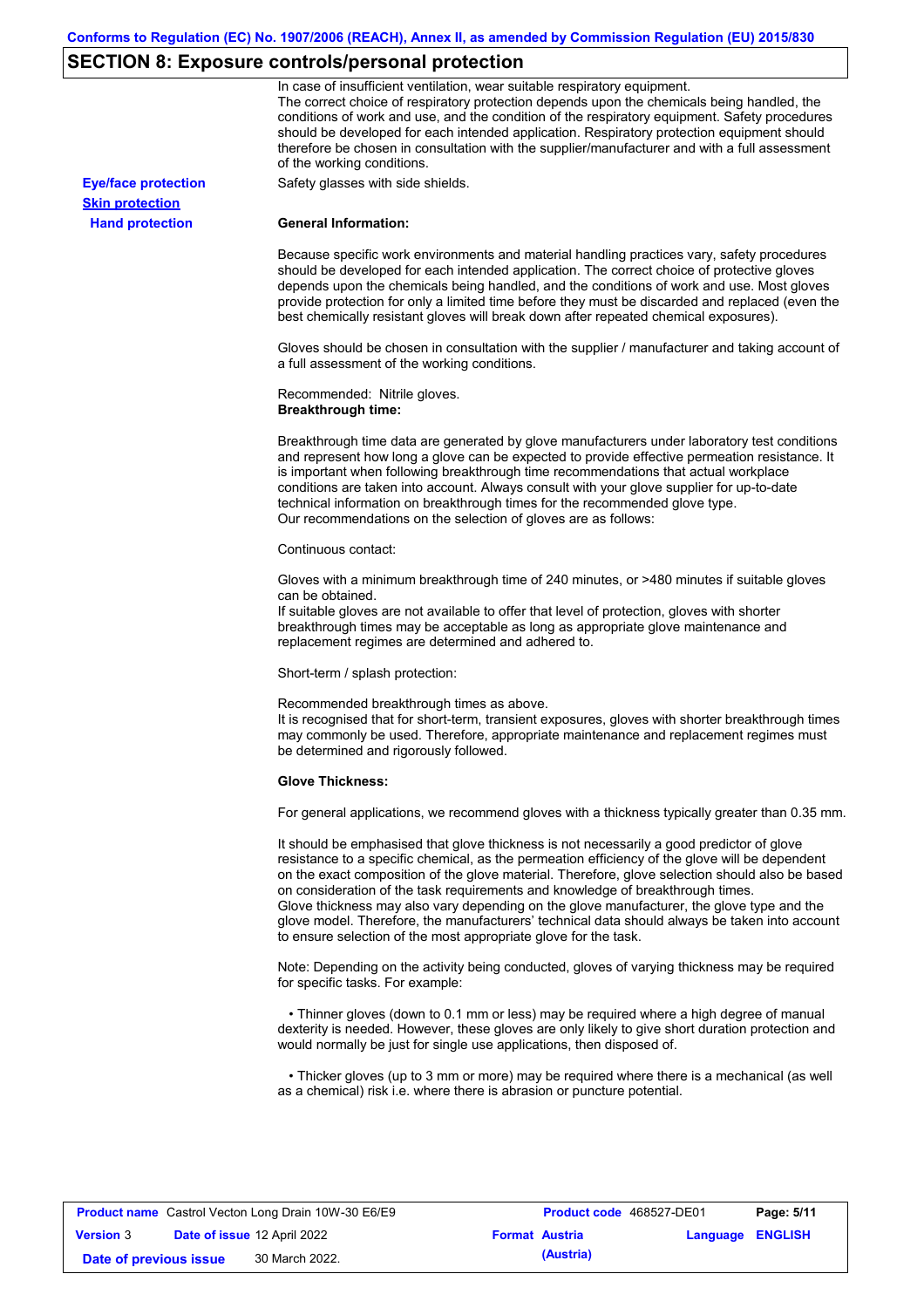# **SECTION 8: Exposure controls/personal protection**

| <b>Skin and body</b>                             | Use of protective clothing is good industrial practice.<br>Personal protective equipment for the body should be selected based on the task being<br>performed and the risks involved and should be approved by a specialist before handling this<br>product.<br>Cotton or polyester/cotton overalls will only provide protection against light superficial<br>contamination that will not soak through to the skin. Overalls should be laundered on a regular<br>basis. When the risk of skin exposure is high (e.g. when cleaning up spillages or if there is a<br>risk of splashing) then chemical resistant aprons and/or impervious chemical suits and boots<br>will be required. |
|--------------------------------------------------|---------------------------------------------------------------------------------------------------------------------------------------------------------------------------------------------------------------------------------------------------------------------------------------------------------------------------------------------------------------------------------------------------------------------------------------------------------------------------------------------------------------------------------------------------------------------------------------------------------------------------------------------------------------------------------------|
| <b>Refer to standards:</b>                       | Respiratory protection: EN 529<br>Gloves: EN 420, EN 374<br>Eye protection: EN 166<br>Filtering half-mask: EN 149<br>Filtering half-mask with valve: EN 405<br>Half-mask: EN 140 plus filter<br>Full-face mask: EN 136 plus filter<br>Particulate filters: EN 143<br>Gas/combined filters: EN 14387                                                                                                                                                                                                                                                                                                                                                                                   |
| <b>Environmental exposure</b><br><b>controls</b> | Emissions from ventilation or work process equipment should be checked to ensure they<br>comply with the requirements of environmental protection legislation. In some cases, fume<br>scrubbers, filters or engineering modifications to the process equipment will be necessary to<br>reduce emissions to acceptable levels.                                                                                                                                                                                                                                                                                                                                                         |

# **SECTION 9: Physical and chemical properties**

The conditions of measurement of all properties are at standard temperature and pressure unless otherwise indicated.

### **9.1 Information on basic physical and chemical properties**

| <b>Appearance</b>                               |                                       |
|-------------------------------------------------|---------------------------------------|
| <b>Physical state</b>                           | Liquid.                               |
| <b>Colour</b>                                   | Amber.                                |
| <b>Odour</b>                                    | Not available.                        |
| <b>Odour threshold</b>                          | Not available.                        |
| рH                                              | Not applicable.                       |
| <b>Melting point/freezing point</b>             | Not available.                        |
| Initial boiling point and boiling<br>range      | Not available.                        |
| <b>Pour point</b>                               | -42 °C                                |
| <b>Flash point</b>                              | Open cup: 232°C (449.6°F) [Cleveland] |
| <b>Evaporation rate</b>                         | Not available.                        |
| <b>Flammability (solid, gas)</b>                | Not available.                        |
| Upper/lower flammability or<br>explosive limits | Not available.                        |
| <b>Vapour pressure</b>                          | Not available.                        |

|                                                            |                                                                                |           |         | Vapour Pressure at 20°C |          |                          | Vapour pressure at 50°C |                |
|------------------------------------------------------------|--------------------------------------------------------------------------------|-----------|---------|-------------------------|----------|--------------------------|-------------------------|----------------|
|                                                            | <b>Ingredient name</b>                                                         | mm Hg kPa |         | <b>Method</b>           | mm<br>Hg | kPa                      | <b>Method</b>           |                |
|                                                            | Distillates (petroleum),<br>hydrotreated heavy<br>paraffinic                   | < 0.08    | < 0.011 | <b>ASTM D 5191</b>      |          |                          |                         |                |
|                                                            | Lubricating oils<br>(petroleum), C20-50,<br>hydrotreated neutral oil-<br>based | < 0.08    | < 0.011 | <b>ASTM D 5191</b>      |          |                          |                         |                |
|                                                            | Distillates (petroleum),<br>solvent-dewaxed<br>heavy paraffinic                | < 0.08    | < 0.011 | <b>ASTM D 5191</b>      |          |                          |                         |                |
|                                                            | Distillates (petroleum),<br>hydrotreated light<br>paraffinic                   | < 0.08    | < 0.011 | <b>ASTM D 5191</b>      |          |                          |                         |                |
| <b>Vapour density</b>                                      | Not available.                                                                 |           |         |                         |          |                          |                         |                |
| <b>Relative density</b>                                    | Not available.                                                                 |           |         |                         |          |                          |                         |                |
| <b>Density</b>                                             | $<$ 1000 kg/m <sup>3</sup> (<1 g/cm <sup>3</sup> ) at 15 <sup>°</sup> C        |           |         |                         |          |                          |                         |                |
| <b>Solubility(ies)</b>                                     | insoluble in water.                                                            |           |         |                         |          |                          |                         |                |
| <b>Product name</b> Castrol Vecton Long Drain 10W-30 E6/E9 |                                                                                |           |         |                         |          | Product code 468527-DE01 |                         | Page: 6/11     |
| <b>Version 3</b><br>Date of issue 12 April 2022            |                                                                                |           |         | <b>Format Austria</b>   |          |                          | Language                | <b>ENGLISH</b> |
| Date of previous issue                                     | 30 March 2022.                                                                 |           |         | (Austria)               |          |                          |                         |                |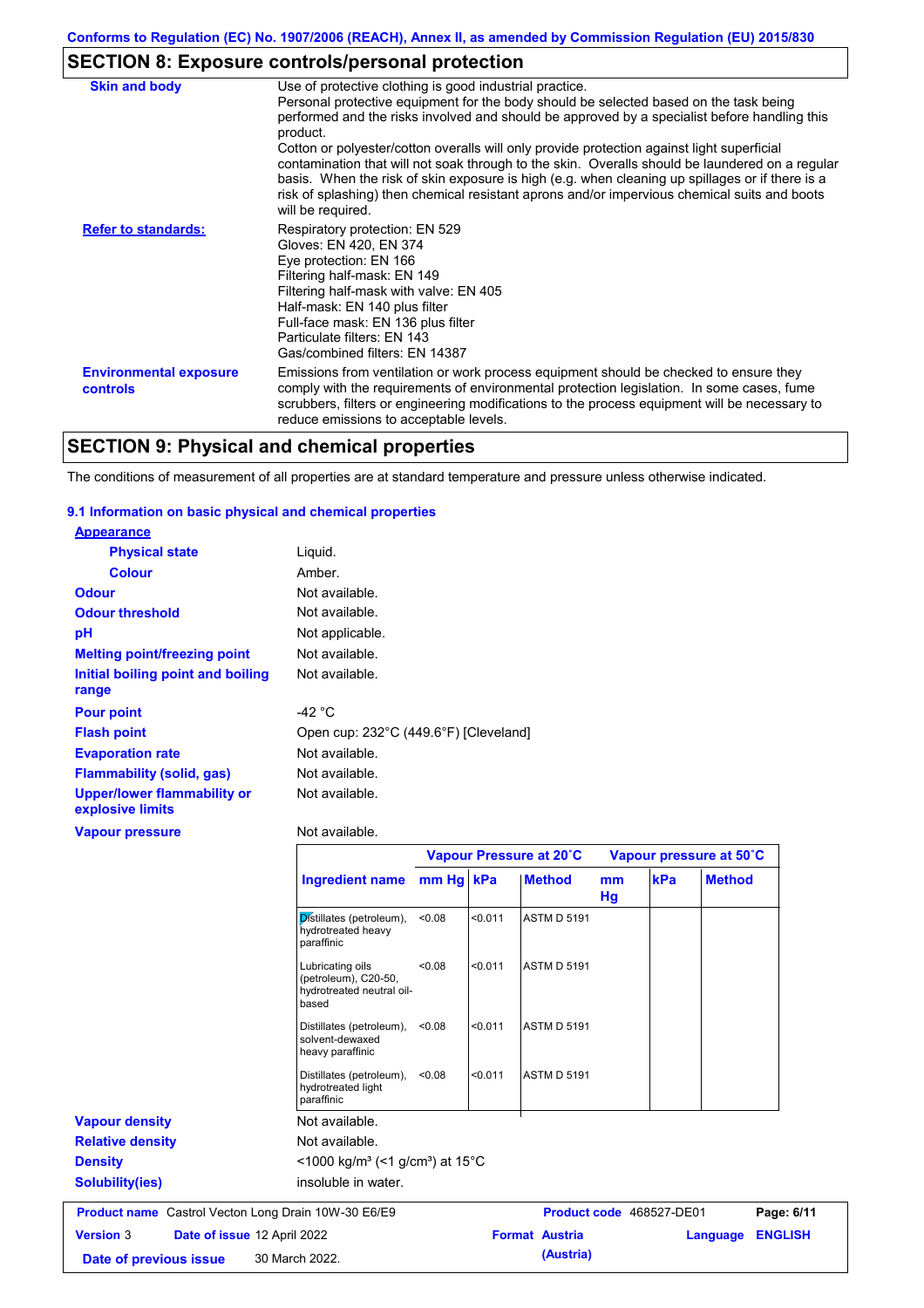# **SECTION 9: Physical and chemical properties**

| <b>Partition coefficient: n-octanol/</b><br>water | Not applicable.                                                                                                                           |     |     |               |  |
|---------------------------------------------------|-------------------------------------------------------------------------------------------------------------------------------------------|-----|-----|---------------|--|
| <b>Auto-ignition temperature</b>                  | <b>Ingredient name</b>                                                                                                                    | °C  | °F  | <b>Method</b> |  |
|                                                   | reaction mass of isomers of:<br>C7-9-alkyl 3-(3,5-di-tert-butyl-<br>4-hydroxyphenyl) propionate                                           | 365 | 689 |               |  |
| <b>Decomposition temperature</b>                  | Not available.                                                                                                                            |     |     |               |  |
| <b>Viscosity</b>                                  | Kinematic: 83.4 mm <sup>2</sup> /s (83.4 cSt) at $40^{\circ}$ C<br>Kinematic: 11.7 to 12.5 mm <sup>2</sup> /s (11.7 to 12.5 cSt) at 100°C |     |     |               |  |
| <b>Explosive properties</b>                       | Not available.                                                                                                                            |     |     |               |  |
| <b>Oxidising properties</b>                       | Not available.                                                                                                                            |     |     |               |  |
| <b>Particle characteristics</b>                   |                                                                                                                                           |     |     |               |  |
| <b>Median particle size</b>                       | Not applicable.                                                                                                                           |     |     |               |  |
| 9.2 Other information                             |                                                                                                                                           |     |     |               |  |
| No additional information.                        |                                                                                                                                           |     |     |               |  |

# **SECTION 10: Stability and reactivity**

| <b>10.1 Reactivity</b>                            | No specific test data available for this product. Refer to Conditions to avoid and Incompatible<br>materials for additional information.                                |
|---------------------------------------------------|-------------------------------------------------------------------------------------------------------------------------------------------------------------------------|
| <b>10.2 Chemical stability</b>                    | The product is stable.                                                                                                                                                  |
| <b>10.3 Possibility of</b><br>hazardous reactions | Under normal conditions of storage and use, hazardous reactions will not occur.<br>Under normal conditions of storage and use, hazardous polymerisation will not occur. |
| <b>10.4 Conditions to avoid</b>                   | Avoid all possible sources of ignition (spark or flame).                                                                                                                |
| 10.5 Incompatible materials                       | Reactive or incompatible with the following materials: oxidising materials.                                                                                             |
| <b>10.6 Hazardous</b><br>decomposition products   | Under normal conditions of storage and use, hazardous decomposition products should not be<br>produced.                                                                 |

# **SECTION 11: Toxicological information**

| 11.1 Information on toxicological effects                  |                                                                                                                     |
|------------------------------------------------------------|---------------------------------------------------------------------------------------------------------------------|
| <b>Acute toxicity estimates</b>                            |                                                                                                                     |
| Not available.                                             |                                                                                                                     |
| <b>Information on likely</b><br>routes of exposure         | Routes of entry anticipated: Dermal, Inhalation.                                                                    |
| <b>Potential acute health effects</b>                      |                                                                                                                     |
| <b>Inhalation</b>                                          | Exposure to decomposition products may cause a health hazard. Serious effects may be<br>delayed following exposure. |
| <b>Ingestion</b>                                           | No known significant effects or critical hazards.                                                                   |
| <b>Skin contact</b>                                        | Defatting to the skin. May cause skin dryness and irritation.                                                       |
| <b>Eye contact</b>                                         | No known significant effects or critical hazards.                                                                   |
|                                                            | Symptoms related to the physical, chemical and toxicological characteristics                                        |
| <b>Inhalation</b>                                          | No specific data.                                                                                                   |
| <b>Ingestion</b>                                           | No specific data.                                                                                                   |
| <b>Skin contact</b>                                        | Adverse symptoms may include the following:<br><i>irritation</i><br>dryness<br>cracking                             |
| <b>Eye contact</b>                                         | No specific data.                                                                                                   |
|                                                            | Delayed and immediate effects as well as chronic effects from short and long-term exposure                          |
| <b>Inhalation</b>                                          | Overexposure to the inhalation of airborne droplets or aerosols may cause irritation of the<br>respiratory tract.   |
| <b>Ingestion</b>                                           | Ingestion of large quantities may cause nausea and diarrhoea.                                                       |
| <b>Skin contact</b>                                        | Prolonged or repeated contact can defat the skin and lead to irritation and/or dermatitis.                          |
| <b>Eye contact</b>                                         | Potential risk of transient stinging or redness if accidental eye contact occurs.                                   |
| <b>Product name</b> Castrol Vecton Long Drain 10W-30 E6/E9 | Product code 468527-DE01<br>Page: 7/11                                                                              |
| <b>Version 3</b>                                           | Date of issue 12 April 2022<br><b>Format Austria</b><br><b>ENGLISH</b><br>Language                                  |
| Date of previous issue                                     | (Austria)<br>30 March 2022.                                                                                         |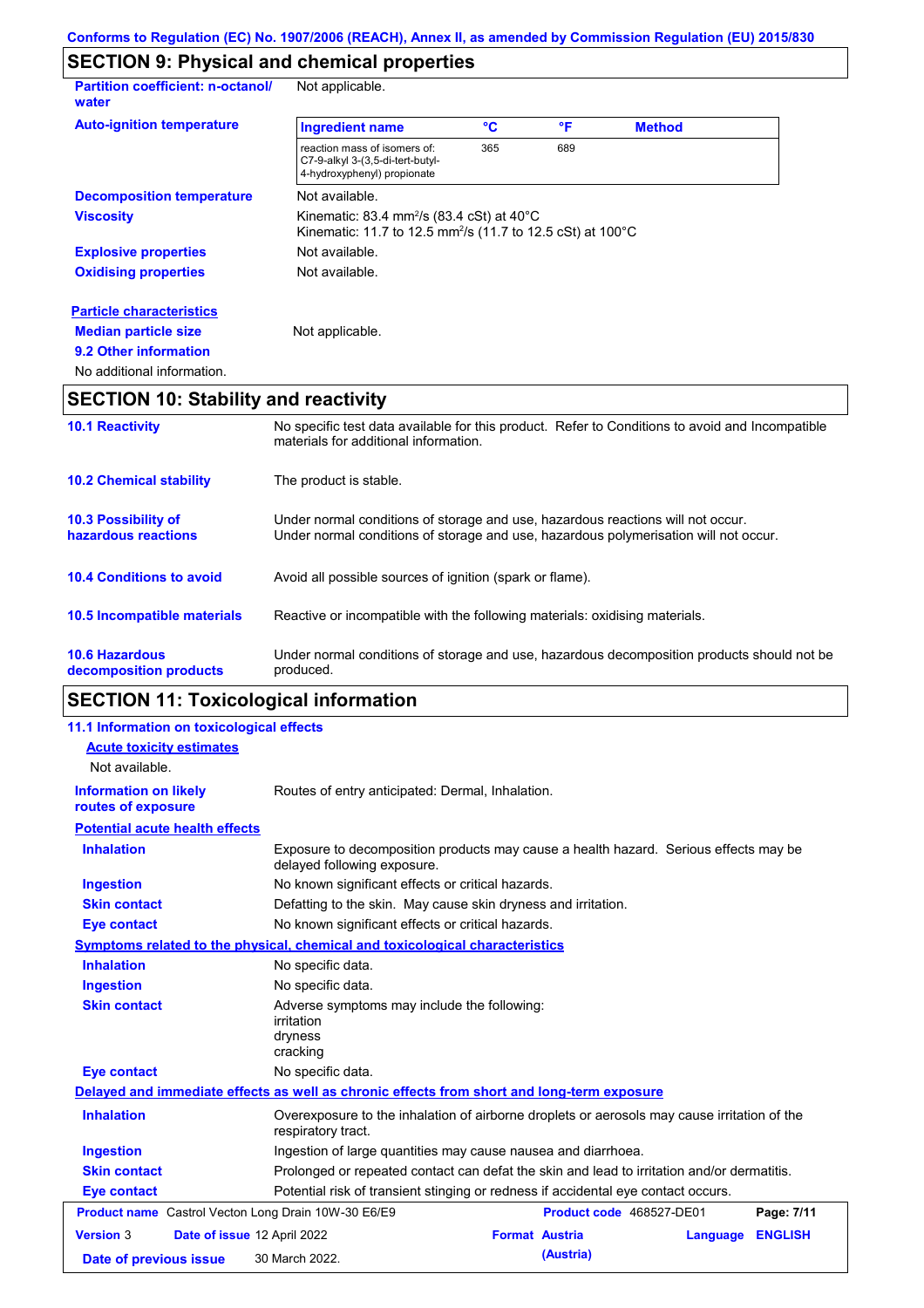# **SECTION 11: Toxicological information**

| <b>Potential chronic health effects</b> |                                                                                                                                                                                                                                                                                                                                                                                                          |
|-----------------------------------------|----------------------------------------------------------------------------------------------------------------------------------------------------------------------------------------------------------------------------------------------------------------------------------------------------------------------------------------------------------------------------------------------------------|
| General                                 | USED ENGINE OILS<br>Combustion products resulting from the operation of internal combustion engines contaminate<br>engine oils during use. Used engine oil may contain hazardous components which have the<br>potential to cause skin cancer. Frequent or prolonged contact with all types and makes of used<br>engine oil must therefore be avoided and a high standard of personal hygiene maintained. |
| <b>Carcinogenicity</b>                  | No known significant effects or critical hazards.                                                                                                                                                                                                                                                                                                                                                        |
| <b>Mutagenicity</b>                     | No known significant effects or critical hazards.                                                                                                                                                                                                                                                                                                                                                        |
| <b>Developmental effects</b>            | No known significant effects or critical hazards.                                                                                                                                                                                                                                                                                                                                                        |
| <b>Fertility effects</b>                | No known significant effects or critical hazards.                                                                                                                                                                                                                                                                                                                                                        |

# **SECTION 12: Ecological information**

### **12.1 Toxicity**

**Environmental hazards** Not classified as dangerous

### **12.2 Persistence and degradability**

Expected to be biodegradable.

### **12.3 Bioaccumulative potential**

This product is not expected to bioaccumulate through food chains in the environment.

| <b>12.4 Mobility in soil</b>                            |                                                                      |
|---------------------------------------------------------|----------------------------------------------------------------------|
| <b>Soil/water partition</b><br><b>coefficient (Koc)</b> | Not available.                                                       |
| <b>Mobility</b>                                         | Spillages may penetrate the soil causing ground water contamination. |

### **12.5 Results of PBT and vPvB assessment**

Product does not meet the criteria for PBT or vPvB according to Regulation (EC) No. 1907/2006, Annex XIII.

| 12.6 Other adverse effects          |                                                                                                                           |
|-------------------------------------|---------------------------------------------------------------------------------------------------------------------------|
| <b>Other ecological information</b> | Spills may form a film on water surfaces causing physical damage to organisms. Oxygen<br>transfer could also be impaired. |

# **SECTION 13: Disposal considerations**

| <b>Waste code</b>                   | <b>Wasto designation</b>                                                                                                                                             |
|-------------------------------------|----------------------------------------------------------------------------------------------------------------------------------------------------------------------|
| European waste catalogue (EWC)      |                                                                                                                                                                      |
| <b>Hazardous waste</b>              | Yes.                                                                                                                                                                 |
| <b>Methods of disposal</b>          | Where possible, arrange for product to be recycled. Dispose of via an authorised person/<br>licensed waste disposal contractor in accordance with local regulations. |
| <b>Product</b>                      |                                                                                                                                                                      |
| <b>13.1 Waste treatment methods</b> |                                                                                                                                                                      |

| Waste code | <b>Waste designation</b>                                         |
|------------|------------------------------------------------------------------|
| $130205*$  | Imineral-based non-chlorinated engine, gear and lubricating oils |

However, deviation from the intended use and/or the presence of any potential contaminants may require an alternative waste disposal code to be assigned by the end user.

**Packaging Methods of disposal Special precautions** Where possible, arrange for product to be recycled. Dispose of via an authorised person/ licensed waste disposal contractor in accordance with local regulations. This material and its container must be disposed of in a safe way. Empty containers or liners may retain some product residues. Avoid dispersal of spilt material and runoff and contact with soil, waterways, drains and sewers. **References** Commission 2014/955/EU Directive 2008/98/EC

| <b>Product name</b> Castrol Vecton Long Drain 10W-30 E6/E9 |  | <b>Product code</b> 468527-DE01 |  | Page: 8/11            |                         |  |
|------------------------------------------------------------|--|---------------------------------|--|-----------------------|-------------------------|--|
| <b>Version 3</b>                                           |  | Date of issue 12 April 2022     |  | <b>Format Austria</b> | <b>Language ENGLISH</b> |  |
| Date of previous issue                                     |  | 30 March 2022.                  |  | (Austria)             |                         |  |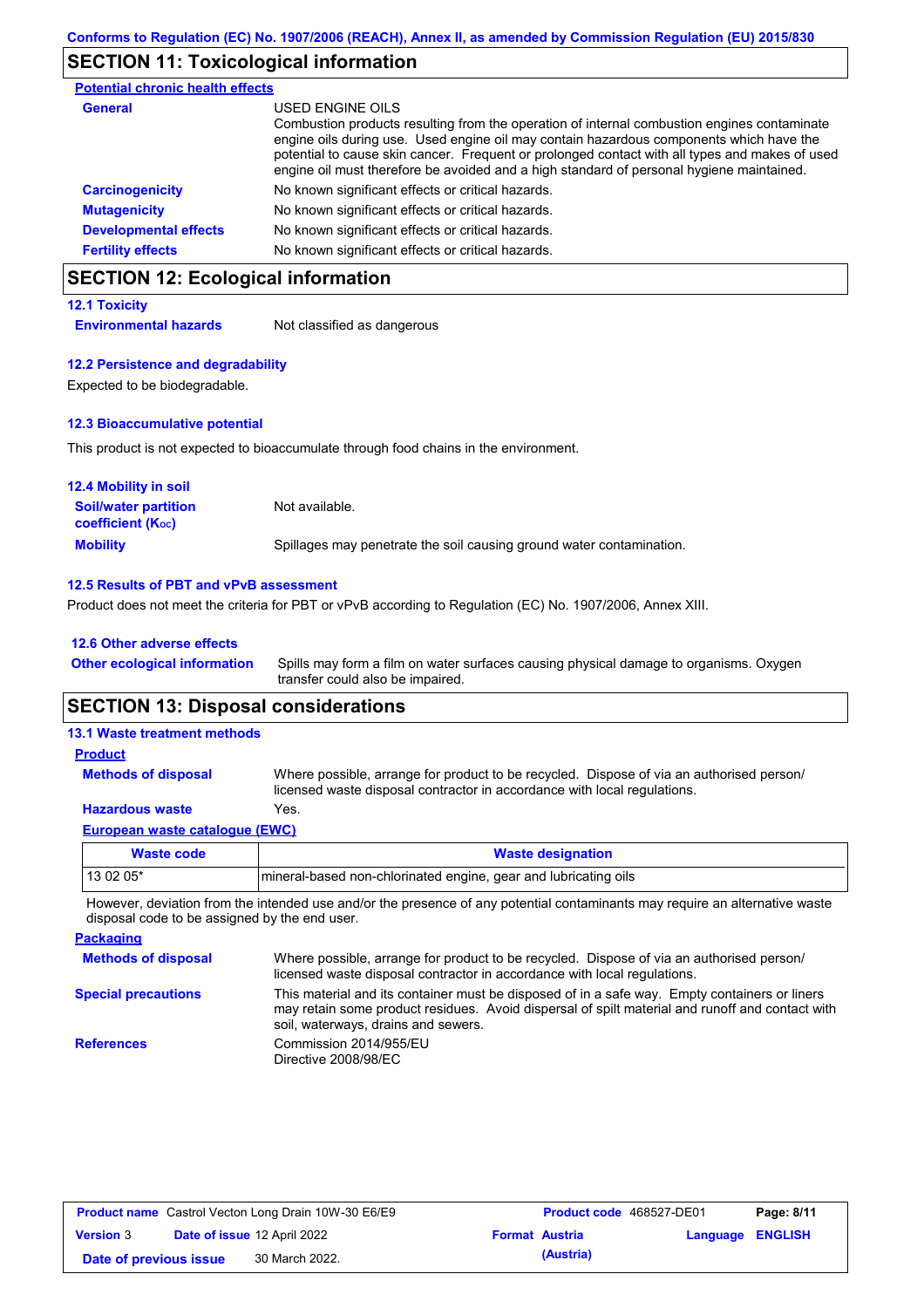#### - - - - - - - - - Not regulated. Not regulated. Not regulated. - - - **SECTION 14: Transport information ADR/RID IMDG IATA 14.1 UN number 14.2 UN proper shipping name 14.3 Transport hazard class(es) 14.4 Packing group ADN Additional information 14.5 Environmental hazards** No. 1980 | No. 1980 | No. 1980 | No. 1980 | No. 1980 | No. 1980 | No. 1980 | No. 1980 | No. 1980 | No. 1980 | Not regulated. - -<br>No. - -

**14.6 Special precautions for user** Not available.

### **14.7 Transport in bulk according to IMO instruments**

Not available.

# **SECTION 15: Regulatory information**

**Other regulations REACH Status** The company, as identified in Section 1, sells this product in the EU in compliance with the current requirements of REACH. **15.1 Safety, health and environmental regulations/legislation specific for the substance or mixture EU Regulation (EC) No. 1907/2006 (REACH) Annex XIV - List of substances subject to authorisation Substances of very high concern** None of the components are listed. All components are listed or exempted. All components are listed or exempted. At least one component is not listed. All components are listed or exempted. All components are active or exempted. All components are listed or exempted. At least one component is not listed. **United States inventory (TSCA 8b) Australia inventory (AIIC) Canada inventory China inventory (IECSC) Japan inventory (CSCL) Korea inventory (KECI) Philippines inventory (PICCS) Taiwan Chemical Substances Inventory (TCSI)** All components are listed or exempted. **Ozone depleting substances (1005/2009/EU)** Not listed. **Prior Informed Consent (PIC) (649/2012/EU)** None of the components are listed. **Annex XIV EU Regulation (EC) No. 1907/2006 (REACH) Annex XVII - Restrictions on the manufacture, placing on the market and use of certain dangerous substances, mixtures and articles** Not applicable.

| <b>Product name</b> Castrol Vecton Long Drain 10W-30 E6/E9 |  | <b>Product code</b> 468527-DE01 |                       | Page: 9/11 |                         |  |
|------------------------------------------------------------|--|---------------------------------|-----------------------|------------|-------------------------|--|
| <b>Version 3</b>                                           |  | Date of issue 12 April 2022     | <b>Format Austria</b> |            | <b>Language ENGLISH</b> |  |
| Date of previous issue                                     |  | 30 March 2022.                  |                       | (Austria)  |                         |  |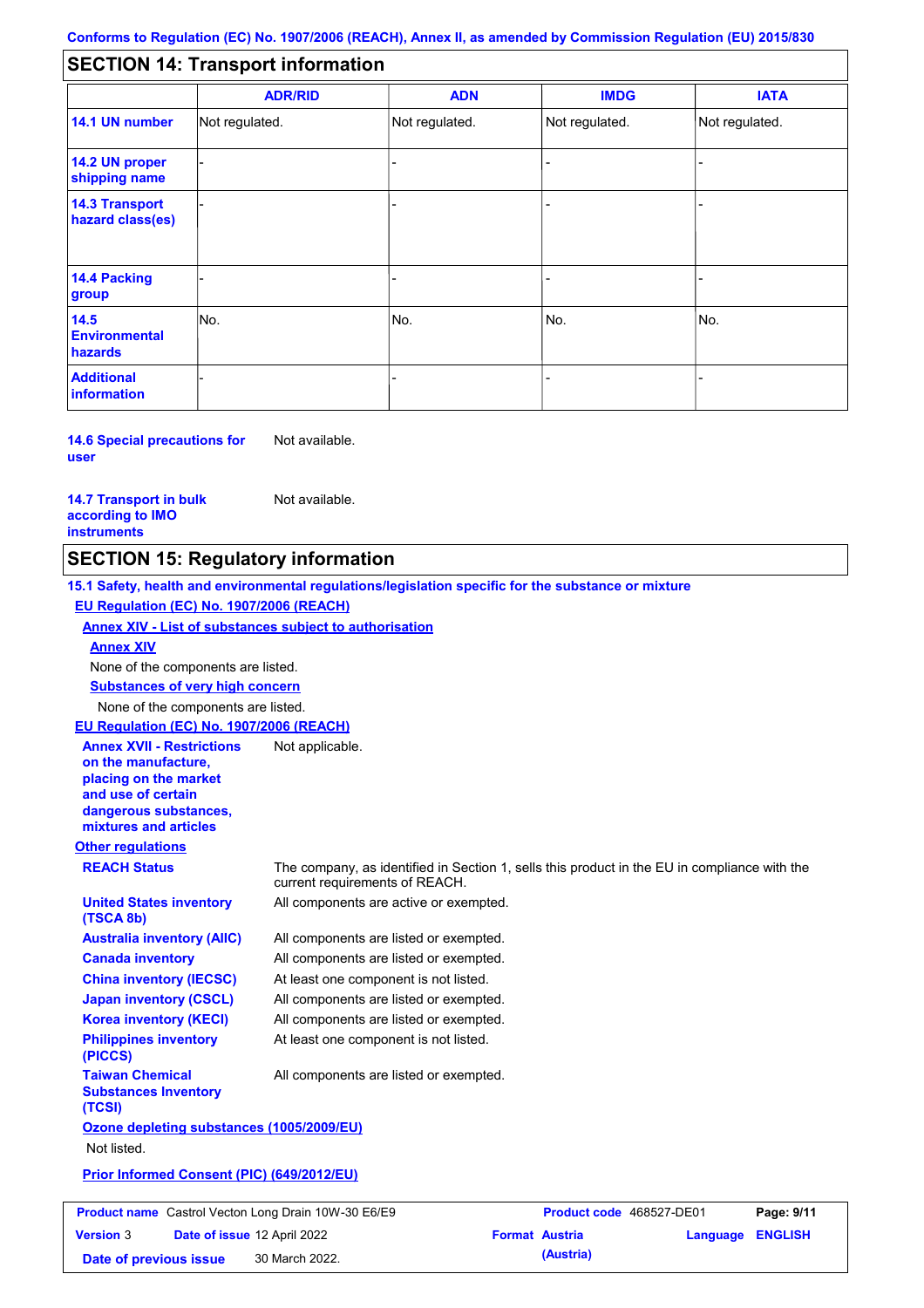# **SECTION 15: Regulatory information**

Not listed.

**15.2 Chemical safety** 

**assessment**

| <b>Persistent Organic Pollutants</b><br>Not listed.         |            |
|-------------------------------------------------------------|------------|
| <b>EU - Water framework directive - Priority substances</b> |            |
| None of the components are listed.                          |            |
| <b>Seveso Directive</b>                                     |            |
| This product is not controlled under the Seveso Directive.  |            |
| <b>National regulations</b>                                 |            |
| Limitation of the use of<br>organic solvents                | Permitted. |

A Chemical Safety Assessment has been carried out for one or more of the substances within this mixture. A Chemical Safety Assessment has not been carried out for the mixture itself.

| <b>SECTION 16: Other information</b> |  |
|--------------------------------------|--|

| <b>Abbreviations and acronyms</b> | ADN = European Provisions concerning the International Carriage of Dangerous Goods by                       |
|-----------------------------------|-------------------------------------------------------------------------------------------------------------|
|                                   | Inland Waterway<br>ADR = The European Agreement concerning the International Carriage of Dangerous Goods by |
|                                   | Road                                                                                                        |
|                                   | ATE = Acute Toxicity Estimate                                                                               |
|                                   | BCF = Bioconcentration Factor                                                                               |
|                                   | <b>CAS = Chemical Abstracts Service</b>                                                                     |
|                                   | CLP = Classification, Labelling and Packaging Regulation [Regulation (EC) No. 1272/2008]                    |
|                                   | CSA = Chemical Safety Assessment                                                                            |
|                                   | CSR = Chemical Safety Report                                                                                |
|                                   | DMEL = Derived Minimal Effect Level                                                                         |
|                                   | DNEL = Derived No Effect Level                                                                              |
|                                   | EINECS = European Inventory of Existing Commercial chemical Substances                                      |
|                                   | ES = Exposure Scenario                                                                                      |
|                                   | EUH statement = CLP-specific Hazard statement                                                               |
|                                   | EWC = European Waste Catalogue                                                                              |
|                                   | GHS = Globally Harmonized System of Classification and Labelling of Chemicals                               |
|                                   | IATA = International Air Transport Association                                                              |
|                                   | IBC = Intermediate Bulk Container                                                                           |
|                                   | IMDG = International Maritime Dangerous Goods                                                               |
|                                   | LogPow = logarithm of the octanol/water partition coefficient                                               |
|                                   | MARPOL = International Convention for the Prevention of Pollution From Ships, 1973 as                       |
|                                   | modified by the Protocol of 1978. ("Marpol" = marine pollution)                                             |
|                                   | OECD = Organisation for Economic Co-operation and Development                                               |
|                                   | PBT = Persistent, Bioaccumulative and Toxic                                                                 |
|                                   | <b>PNEC</b> = Predicted No Effect Concentration                                                             |
|                                   | REACH = Registration, Evaluation, Authorisation and Restriction of Chemicals Regulation                     |
|                                   | [Regulation (EC) No. 1907/2006]                                                                             |
|                                   | RID = The Regulations concerning the International Carriage of Dangerous Goods by Rail                      |
|                                   | RRN = REACH Registration Number                                                                             |
|                                   | SADT = Self-Accelerating Decomposition Temperature                                                          |
|                                   | SVHC = Substances of Very High Concern                                                                      |
|                                   | STOT-RE = Specific Target Organ Toxicity - Repeated Exposure                                                |
|                                   | STOT-SE = Specific Target Organ Toxicity - Single Exposure                                                  |
|                                   | $TWA = Time weighted average$                                                                               |
|                                   | $UN = United Nations$                                                                                       |
|                                   | UVCB = Complex hydrocarbon substance                                                                        |
|                                   | VOC = Volatile Organic Compound                                                                             |
|                                   | vPvB = Very Persistent and Very Bioaccumulative                                                             |
|                                   | Varies = may contain one or more of the following 64741-88-4 / RRN 01-2119488706-23,                        |
|                                   | 64741-89-5 / RRN 01-2119487067-30, 64741-95-3 / RRN 01-2119487081-40, 64741-96-4/ RRN                       |
|                                   | 01-2119483621-38, 64742-01-4 / RRN 01-2119488707-21, 64742-44-5 / RRN                                       |
|                                   | 01-2119985177-24, 64742-45-6, 64742-52-5 / RRN 01-2119467170-45, 64742-53-6 / RRN                           |
|                                   | 01-2119480375-34, 64742-54-7 / RRN 01-2119484627-25, 64742-55-8 / RRN                                       |
|                                   | 01-2119487077-29, 64742-56-9 / RRN 01-2119480132-48, 64742-57-0 / RRN                                       |
|                                   | 01-2119489287-22, 64742-58-1, 64742-62-7 / RRN 01-2119480472-38, 64742-63-8,                                |
|                                   | 64742-65-0 / RRN 01-2119471299-27, 64742-70-7 / RRN 01-2119487080-42, 72623-85-9 /                          |
|                                   | RRN 01-2119555262-43, 72623-86-0 / RRN 01-2119474878-16, 72623-87-1 / RRN                                   |
|                                   | 01-2119474889-13                                                                                            |

### **Procedure used to derive the classification according to Regulation (EC) No. 1272/2008 [CLP/GHS]**

|                        |                                    | <b>Product name</b> Castrol Vecton Long Drain 10W-30 E6/E9 | <b>Product code</b> 468527-DE01 |                         | Page: 10/11 |
|------------------------|------------------------------------|------------------------------------------------------------|---------------------------------|-------------------------|-------------|
| <b>Version 3</b>       | <b>Date of issue 12 April 2022</b> |                                                            | <b>Format Austria</b>           | <b>Language ENGLISH</b> |             |
| Date of previous issue |                                    | 30 March 2022.                                             | (Austria)                       |                         |             |